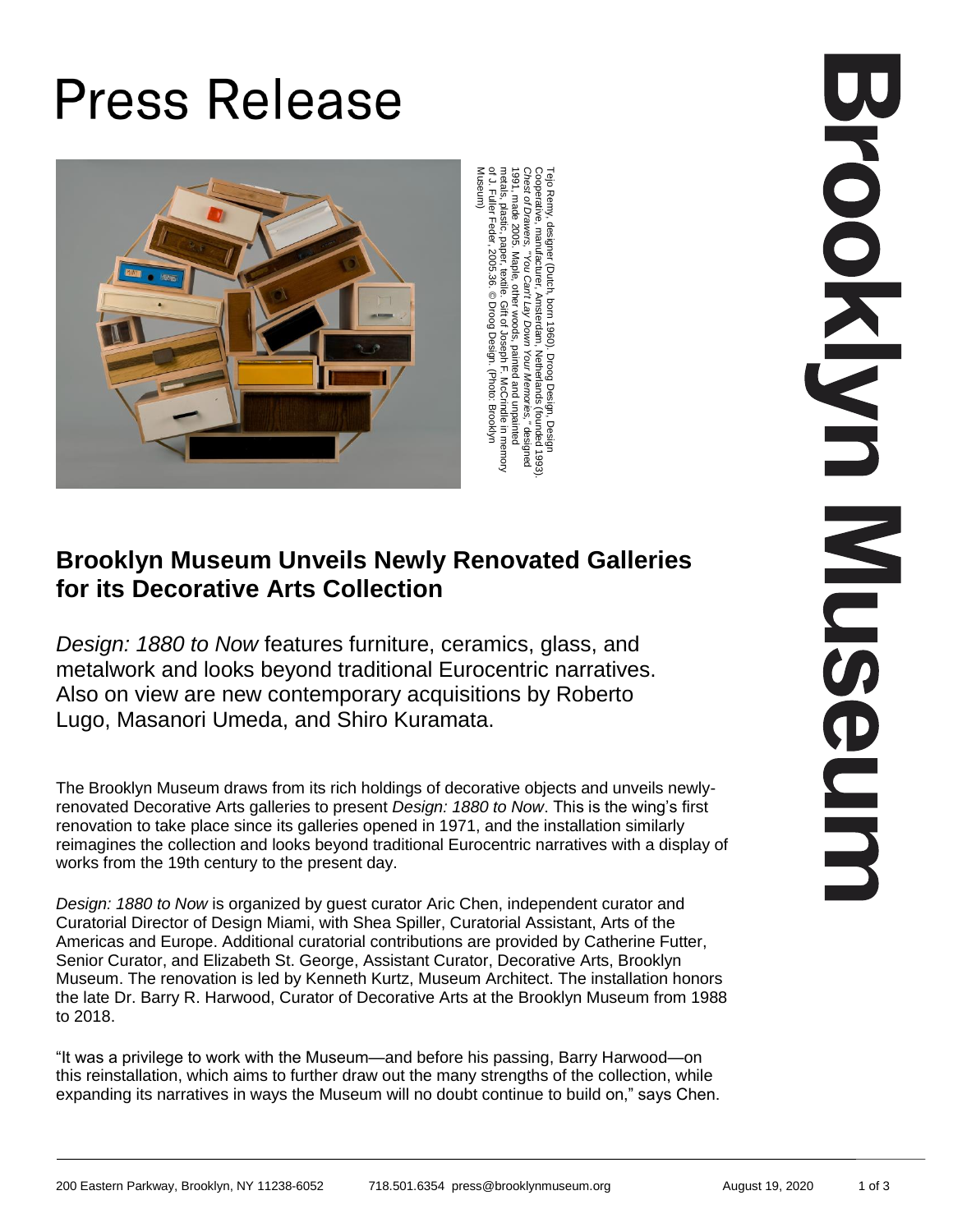"It was important to respect how the collection was formed—there's an element here of presenting a history of the history of design—while adding new perspectives and laying groundwork for exciting and more inclusive future directions."

"We are very excited to unveil the redesign of our Decorative Arts galleries, which has been a three-year project in the making," says Anne Pasternak. "To be able to honor Dr. Harwood in this way is very fitting and makes this moment doubly special. We have an incredible collection that I can't wait to reintroduce to our visitors."

#### **Exhibition sections and highlights**

The works on view offer competing visions of modernity as they highlight pressing themes from the era including tensions between craft and industry, innovations in production, and issues of cultural appropriation. Featured objects illuminate the complex trajectory of design history and look beyond traditional Eurocentric narratives of the past to include important issues of global exchange. *Design: 1880 to Now* pays particular attention to the influence of Chinese and Japanese culture on European and American decorative arts in the 19th and 20th centuries, European exploitation of labor, and problematic representations of East Asian and African cultures, which persist today.

Organized into sixteen sections, the works on view in *Design: 1880 to Now* exemplify a range of the styles and design movements that were popularized during this period. Focusing on new perspectives within these movements, the exhibition considers the Arts and Crafts movement from Britain to the United States; French Art Deco's "Moderne Luxury"; the Machine Age, with a particular focus on female designers; and the influence of modern materials such as tubular steel in "From Bicycles to the Bauhaus" or molded plywood in "Democratizing Design in the Mid-twentieth Century." While reimagining the collection, the exhibition also examines key figures in design from the mid-19th century onward, with a focus on international exchange through designers such as Gerrit Rietveld, Pierre Legrain, and Frederick Kiesler. The section "Louis Comfort Tiffany: Favrile Glass and Stained-Glass Lamps" pays particular attention to the labor history of these famous objects, which were designed and fabricated in a mostly female-operated studio. "After Modern" challenges the canon with an emphasis on designers who typified playful postmodern and contemporary expression such as Ettore Sottsass, Isabelle Moore, Tejo Remy, and Jeroen Verhoeven.

The installation also brings several newly-acquired contemporary works into cross-period conversations. In "Seeing America through the Century Vase," Roberto Lugo's 2019 *Brooklyn Century Vase*, which portrays a complex and diverse America seen through the lens of Brooklyn by paying tribute to the borough's African American legend, is paired with the iconic 1876 *Century Vase* by Karl H. L. Mueller. Sections such as "Asia and the Decorative Arts" and "Cultural Appropriation and the Aesthetic Movement" challenge Asian representation across periods. "Japanese Modern" features two new acquisitions—*Ginza Cabinet* by Masanori Umeda, a robot cabinet that offers a playful example of postmodern furniture design, and is one of sixteen important gifts from the collection of George Kravis II to the Museum; and Shiro Kuramata's *Feather Stool*, a poetic piece with dyed Mallard duck feathers seemingly floating in its transparent acrylic base—alongside works by Japanese modernists such as Sori Yanagi and Ubunji Kikodoro.

### **Renovation**

The renovation opens up the gallery spaces, makes the artworks more visible, improves accessibility, and encourages better visitor flow in the 3,000 square foot space. A wall that limited visibility and entry from the Sackler Center has been removed, previously installed heavy wooden ramps have been lightened with transparent glass railings, floor-to-ceiling glass barriers were removed, and the openings to display spaces have been widened.